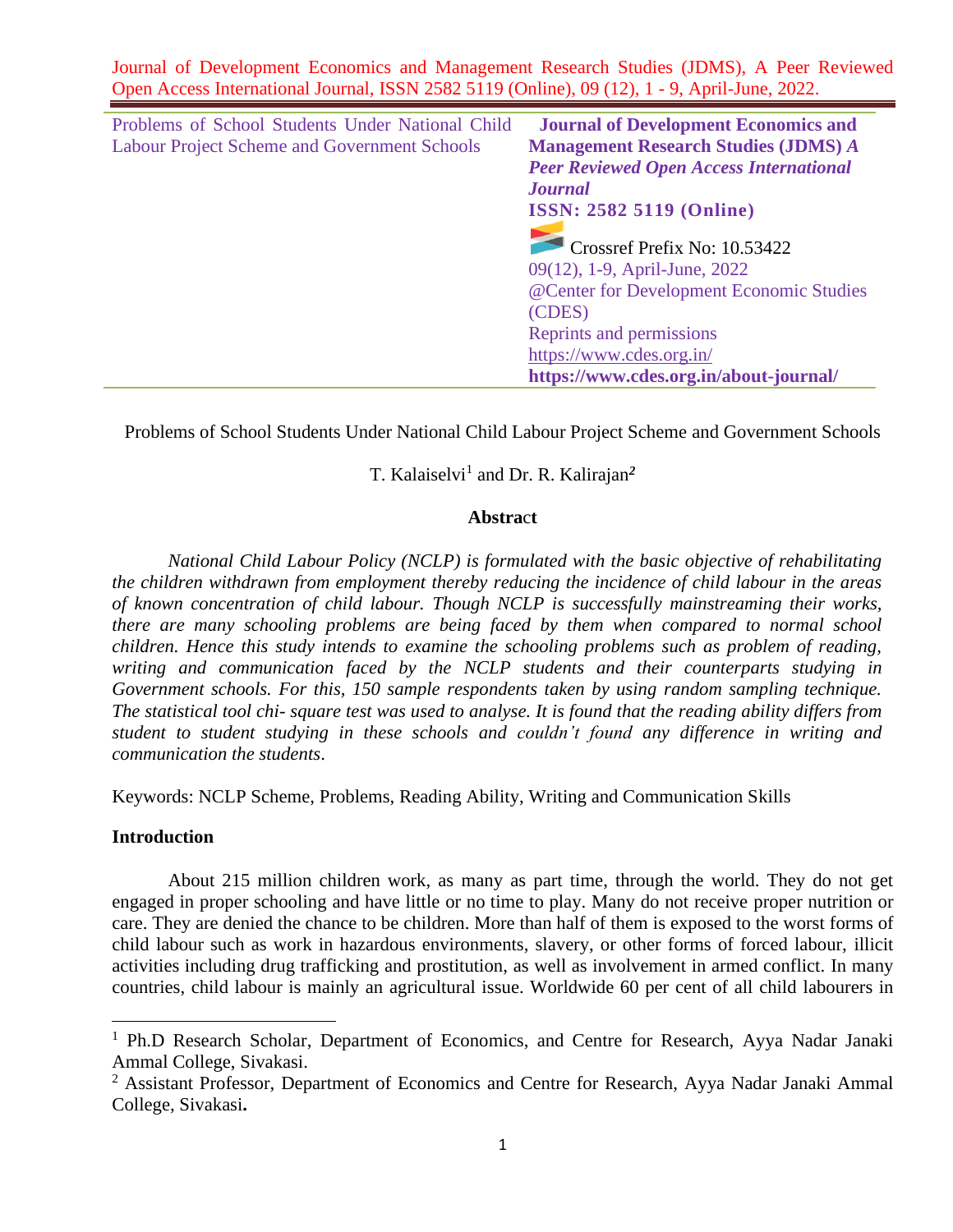the age group 5 - 17 years work in agriculture, including farming, fishing, aquaculture, forestry, and livestock. This amounts to over 129 million girls and boys. The popular (67.5 percent) of child labourers are unpaid by family members. In farming, this percentage is higher, and is combined with very early entry into work, at times between 5 and 7 years of age.

## **Magnitude of Child Labour In India**

According to Census of India, 2001, there were 12.26 million working children in the age group of 5-14 years as compared to 11.3 million in 1991 revealing an increasing trend in absolute numbers though the work participation rates of children (5-14) has come down from5.4 % during 1991 to 5% during 2001. The round of the National Sample Survey (NSSO) estimates suggests that the child labour in the country is around 8.9 million in 2004/2005 with a NSSO, 2000 "Theories and Concepts" workforce participation rate of 3.4 % (NSSO 2004/05). Census data shows that there is a decline in the absolute number as well the percentage of Main workers of children 5-14 to total residents in that age group, from 4.3 % in 1991 to 2.3 % in 2001. But there was a substantial increase in marginal workers in every type of worker irrespective of sex and residence. As a result, despite the number of main workers declining from 9.08 million in1991 to 5.78 million in 2001, the total number of children in the work force increased. A large part of the increase was accounted for by the increase in marginal workers, which increased from 2.2 million in 1991 to 6.89 million in 2001. Main and Marginal workers put mutually, the work participation rate (WPR) of children in the 5-14 age group has declined from 5.4 % during 1991 to 5 % in 2001. The trends between 1991 and 2001 of moribund main Child workers along with increasing marginal workers may indicate the changing nature of work done by children. In the case of 10-14 years age group children the decline is Substantial - from 52 % during 2004-05 to26 % during 2009-10. This indicates that a considerable number of children in the 10 to 14 age group are in the labour force despite the decline in the proportion of children in the total population. However, the work involvement rate has come down, among 10 to 14 age group, from 8.7 % in2001 census to 6.7 in 2011 census. The overall work contribution rate among 5 to 14 age group has declined from 5 % in 2001 to 4.5 % in 2011.

### **Child Labour**

Child labour refers to the exploitation of the labour of children who are either too young to work, or are of working age but work under conditions that subject them to risk. It is an unfortunate reality that children worldwide are often forced to undertake work that is physically, psychologically and morally destructive to them. In fact, some light work that does not interfere with the child's development, their education, or health, such as helping parents around the home, or earning pocket money outside of school hours or on holidays, can be a positive experience for children. The term child labour therefore does not generally apply to children between the ages of 12-14 that engage in light work or to children between the ages of 15-17 who work in harmless conditions. The National Child Labour Policy (NCLP) was approved by the Cabinet on 14<sup>th</sup> August 1987 during the Seventh Five Year Plan Period. The policy was formulated with the basic objective of suitably rehabilitating the children withdrawn from employment thereby reducing the incidence of child labour in areas of known concentration of child labour. Therefore, the Project Societies/Implementing Agencies are permitted some amount of flexibility, in terms of timing and duration of the special schools with a view to ensure reduction in the number of children going to work. However, running of this special school should be progressively passed on to NGOs, and other implementing agencies. Successful mainstreaming into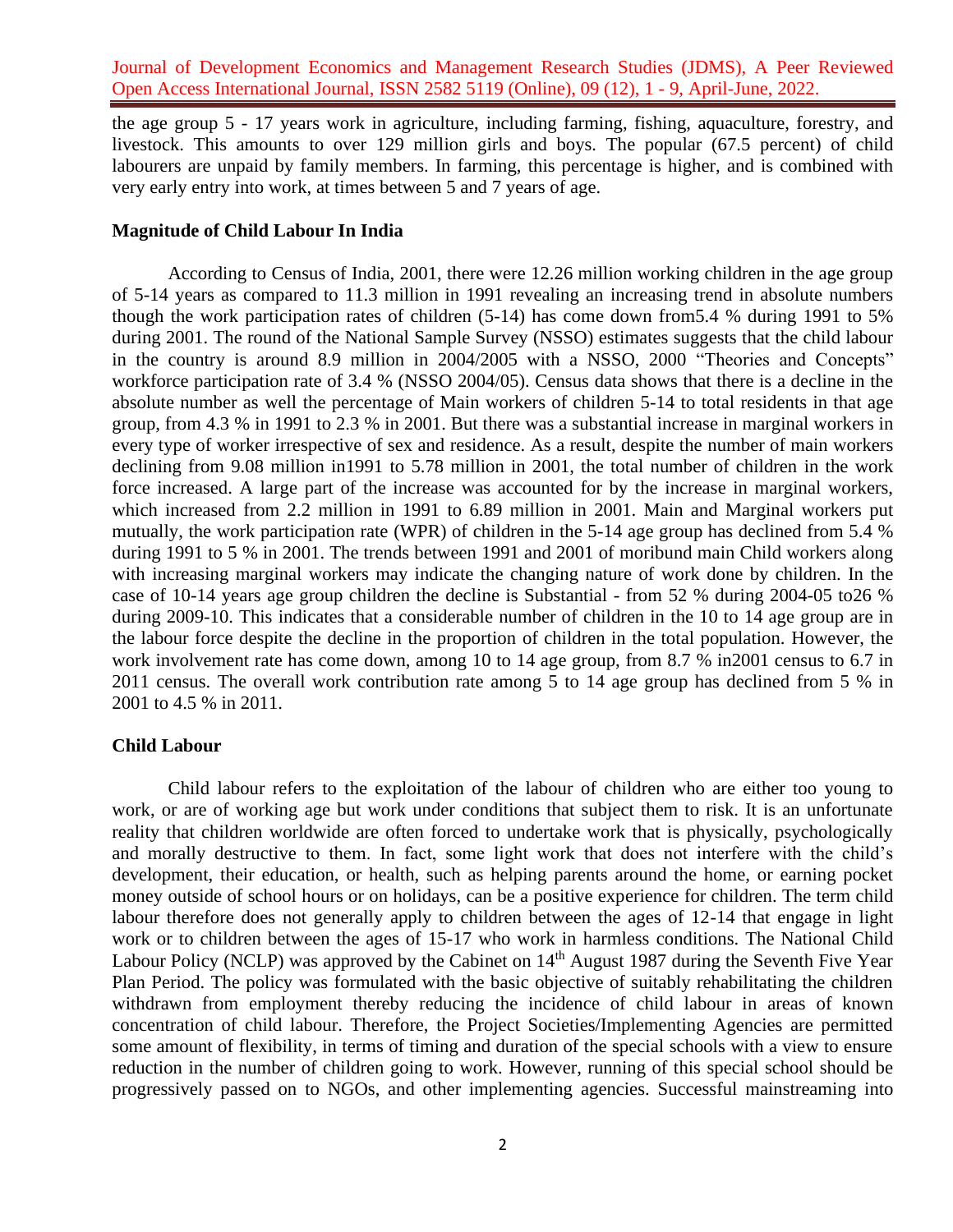regular schools of all children who have been withdrawn from child labour and rehabilitated through the NCLP. So, the Government fully strict order follow the child labour law actions.

### **Review of Literature**

Samir Kumar Nanda., (2019) have made a study on "Let's Stop Child Labour Project Scheme in India its Impact". To analyse the magnitude of child labour in India, Odisha and western Odisha and to analyze the beneficiaries under the scheme. This article highlights how NCLP scheme plays an vital role in India especially in Odisha and Western Odisha for the welfare of child labour and parents and to reduce the magnitude of child labour. Ramana Rao.Ch., (2015) has made a study on*, "*Child Labour and Education in India" Aims of the study was rapidly increasing number of child workers, Universal literacy and adverting child labour are the movements that should be taken on the war footing not only to make democracy a real success but also to ensure all round of social progress and sustainable economic development in the country. The study evaluated that such a policy recognizes the fact that even today there are poor parents sending their children to school instead of work motivation and availabilities of infrastructure rather than poverty are the key features. It is at best a temporary solution which has no relevance unless at the same time backed by sufficient strengthening of the formal education structure. Ishmail Mwase., (2014) has done a study on "Challenges facing effective achievement of Free Primary Education in Public Primary Schools; A Case Study of Githunguri District Kiyambu Country". The aim of the study is determining the challenges facing execution of gratis primary education in Kenya today using Githunguri District in Kiambu country as a case study. The study suggested that, the school more than 1.5 million who were before out-of school joining primary schools, since the millennium increase goals were lounged, many developing countries, such as China, Chile, Cuba, Singapore and Sri Lanka, have successfully completed a campaign towards universal primary education (UNESCO 2005).

#### **Research Gap**

It is very clear that many studies in this part investigated the National Child Labour Project Scheme and its operations. It is limited to access the studies related to the problems faced by students of NCLP and Government School. Hence, the present study aims to plug-up the gap and explore some what extent to existing literature

### **Importance of the Study**

The Recently published partial data on Child labour by census of India suggests that there are 11.72 Mn Child labours in India as per Census 2011 down from 12.26Mn Child Labour in 2001. As per Census 2011, marginal workers contribute to 63 %of the total child labour whiles rest 37% is being contributed by main workers. In countries like India, the Government initiate some educational schemes like National Child Labour Project Scheme to this kind of downtrodden children. Hence, some children get access to opt for basic education. However, they meet some schooling related problems of the children who are studying under NCLP and also compare with their counterparts studying in Government school.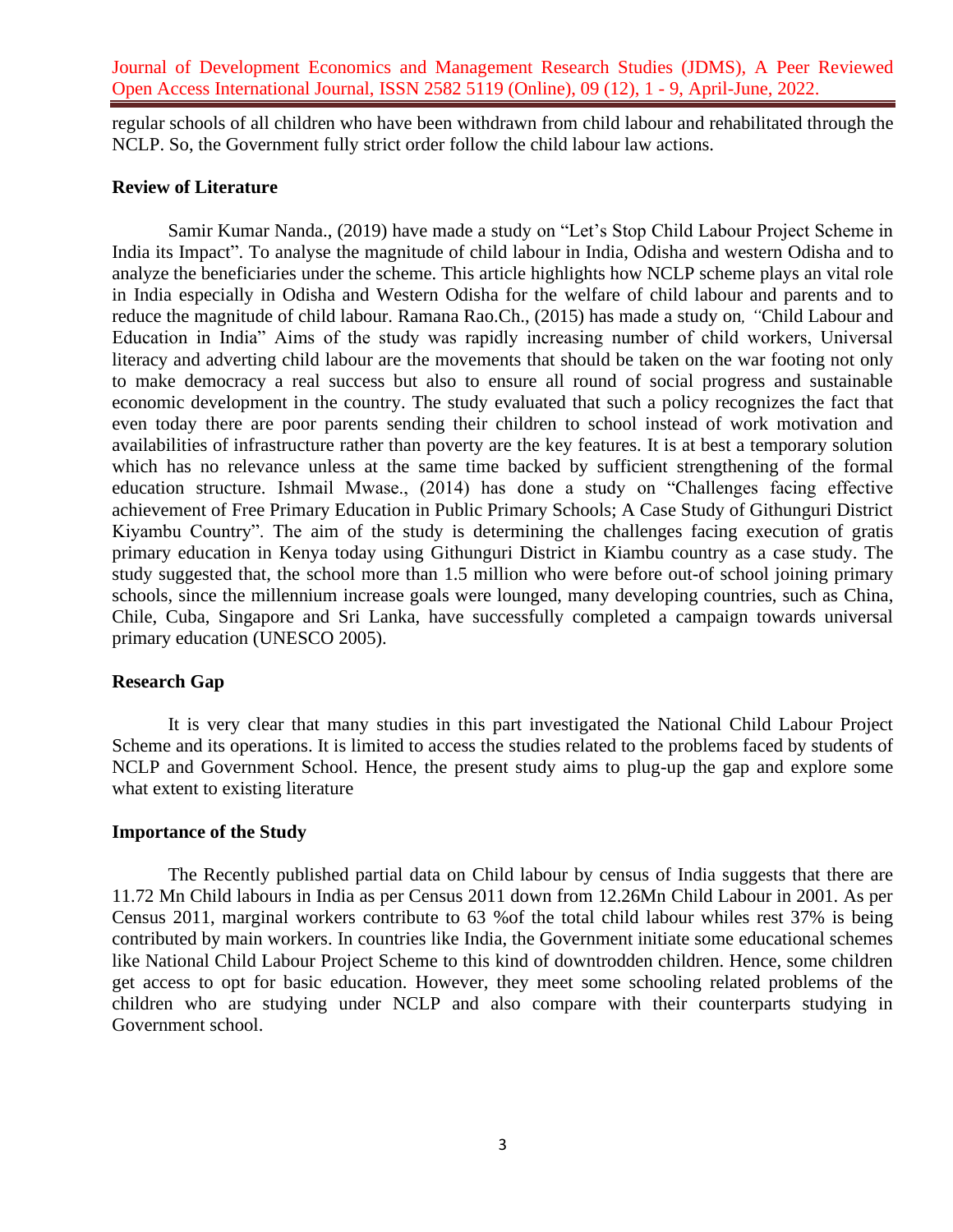# **Objectives of the Study**

The following are the objectives of the present study.

- $\checkmark$  To study the socio-economic conditions of the students studying under NCLP School and Government schools.
- $\checkmark$  To examine the schooling problems faced by the NCLP and Government School students.

# **Hypothesis**

NCLP School students do not significantly differ from the Government school students in terms of their schooling problems.

# **Methodology**

# **Sampling Design**

There are 150 sample respondents taken for the study. It was divided into 38 NCLP school students and 112 Government school students. As per the data given by the educational authorities, every one in 10 Government school students are studying under NCLP scheme in Sivakasi Block. Hence, the sample size is restricted to 1:10 ratio. The number of Government school students is 3 times more than the NCLP school students. The student was selected as per the guidance of their class teachers. The teacher's help was sought to pick three different set of students namely well performing mediocre performing and poor performing students. The Government school students were also picked out in the same manner as NCLP school students selected.

# **Statistical Tools**

The researcher has applied statistical tools using SPSS 20.0. There are:

- 1. Percentage Analysis
- 2. Descriptive Statistics
- 3. Chi- Square Test

# **Results and Discussion**

# **Socio-Economic Status of the Sample Respondents**

The socio-economic status of the respondents plays a dominant role for influencing problems. Table 1 revealed that the socio-economic profile of the respondents.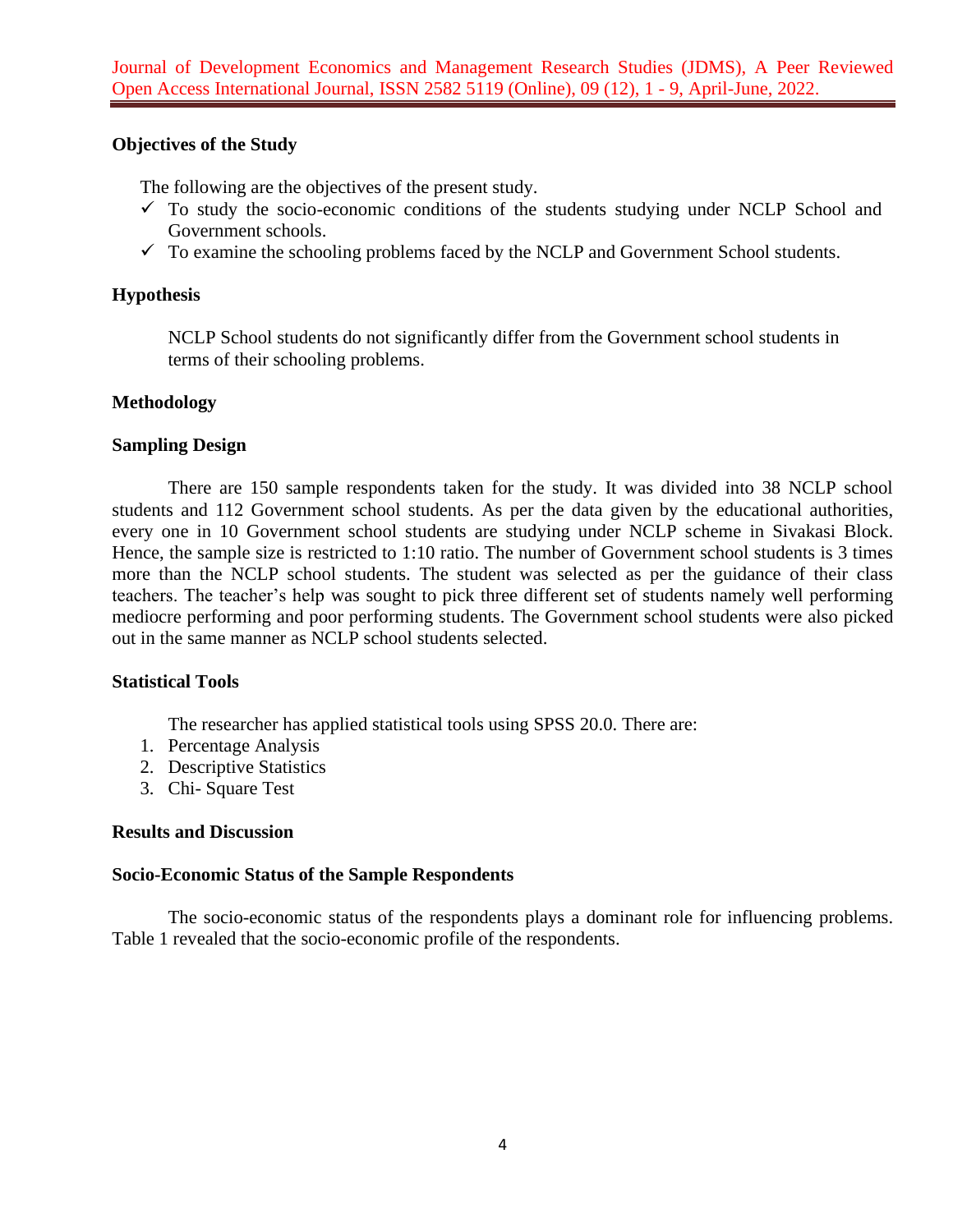| S.No                  | <b>Demographic Variables</b> | <b>No. of Respondents</b> | Percentage |  |  |  |
|-----------------------|------------------------------|---------------------------|------------|--|--|--|
|                       |                              | <b>Gender</b>             |            |  |  |  |
|                       | Male                         | 87                        | 58.00      |  |  |  |
|                       | Female                       | 63                        | 42.00      |  |  |  |
|                       | <b>Total</b>                 | 150                       | 100.00     |  |  |  |
| <b>Type of School</b> |                              |                           |            |  |  |  |
| ↑                     | <b>NCLP</b>                  | 112                       | 74.67      |  |  |  |
|                       | Government                   | 38                        | 25.33      |  |  |  |
|                       | <b>Total</b>                 | 150                       | 100.00     |  |  |  |

### **Table 1: Socio Economic Profile: Percentage Analysis**

### **Source: Primary Data**

It is evident from the Table 1 that out of 150 both of both school respondents, 58%are male and left behind the female students. About three fourth of the total respondents are studying at Government schools. It is explained from this table that about three fourth of the total respondents are studying at Government schools. And the remaining 25.33% of sample respondents are studying at NCLP schools. It resembles the proportion of number of NCLP and Government school students in the study area.

|                                         | <b>Minimum</b>   | <b>Maximum</b>   | Average  | <b>Standard</b> |
|-----------------------------------------|------------------|------------------|----------|-----------------|
| <b>Variables</b>                        | <b>Statistic</b> | <b>Statistic</b> |          | <b>Error</b>    |
| <b>Family Size</b>                      | 3                | 11               | 4.89     | .112            |
| Number of Earning<br><b>Members</b>     |                  | 8                | 2.23     | .082            |
| Monthly income of<br>the family         | 2000             | 60000            | 13266.33 | 632.528         |
| Monthly<br>Expenditure of the<br>family | 2000             | 14500            | 6421.67  | 212.578         |

### **Table 2: Descriptive Statistics**

#### **Source: Primary data**

Table 2 explains the descriptive statistics of the socio-economic conditions of the sample respondents. It can be known from the table that the statistics of family size, number of earning members monthly income and expenditure of the family. It is inferred that the average size of the family is approximately 5 and earning members 2, average monthly income is Rs. 13,266 and average monthly expenditure is Rs. 6,422. It is interpreted from the standard error values that; it is very less to their respective mean values. Hence, it can be said that the data collected is normally distributed and reliable. It is also known from the table that the minimum and maximum and sum of the respective variable.

### **Problems Faced by NCLP and Government School Students**

In the present study, one of the main objectives is to examine the schooling problems of the NCLP and Government school students. To accomplish this objective, it was enquired a list of common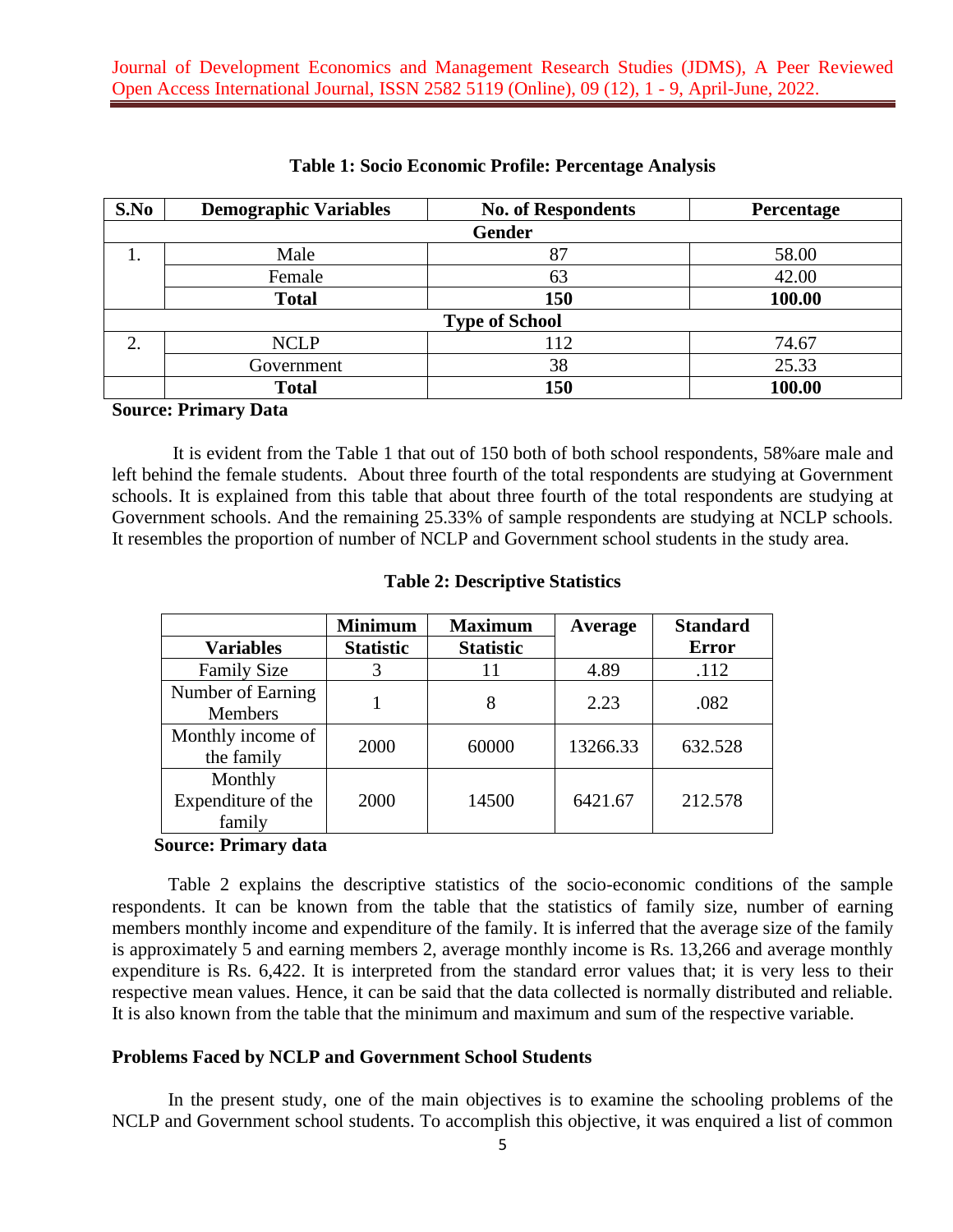problems faced by the vulnerable sections of students. The predicted common challenges faced by these downtrodden students are problems of writing, reading, communication.

| <b>Types of Problems</b>  | <b>Particulars</b> | <b>Number of Respondents</b> | Percentage |
|---------------------------|--------------------|------------------------------|------------|
|                           | N <sub>o</sub>     | 93                           | 62.00      |
| <b>Writing Problems</b>   | Yes                | 57                           | 38.00      |
|                           | <b>Total</b>       | 150                          | 100.00     |
| <b>Reading Problems</b>   | N <sub>o</sub>     | 95                           | 63.33      |
|                           | Yes                | 55                           | 36.67      |
|                           | <b>Total</b>       | 150                          | 100.00     |
|                           | N <sub>o</sub>     | 61                           | 40.67      |
| Communication<br>Problems | Yes                | 89                           | 59.33      |
|                           | <b>Total</b>       | 150                          | 100.00     |

### **Table 3: Problems Faced by NCLP and Government School Students: Percentage Analysis**

# **Source: Primary data**

It is learnt from the Table 3 that, out of 150 respondents,  $1/3<sup>rd</sup>$  of the sample respondents' students is having poor level of writing and remaining part of students are having good hand writing. So, the majority of the students are facing writing problem. Out of 150 respondents about  $1/3<sup>rd</sup>$  of the students has accepted that they had reading problem. It is due to the reason that no perfect practice. Out of 150 sample respondents, 89 (59.33%) sample respondents have communication problem and the rest 61(40.67%) are easily communicated with others.

### **Problem of Writing**

The researcher wanted to analyze the problem of writing faced by the NCLP and Government school students through their own perception and the same is shown in Table 4.

| <b>Type of Student</b>              | Problem<br>of<br>Writing | <b>Frequency</b> | Percentage | Chi-square<br><b>Value</b> |
|-------------------------------------|--------------------------|------------------|------------|----------------------------|
| <b>NCLP</b> Student                 | Yes                      | 19               | 50.00      |                            |
|                                     | N <sub>0</sub>           | 19               | 50.00      |                            |
|                                     | <b>Total</b>             | 38               | 100.00     |                            |
| Government<br><b>School Student</b> | Yes                      | 55               | 49.11      |                            |
|                                     | N <sub>0</sub>           | 57               | 50.89      | 0.924                      |
|                                     | <b>Total</b>             | 112              | 100.00     |                            |
| <b>Total</b>                        | Yes                      | 74               | 49.33      |                            |
|                                     | N <sub>0</sub>           | 76               | 50.67      |                            |
|                                     | <b>Total</b>             | 150              | 100.00     |                            |

 **Source: Primary Data**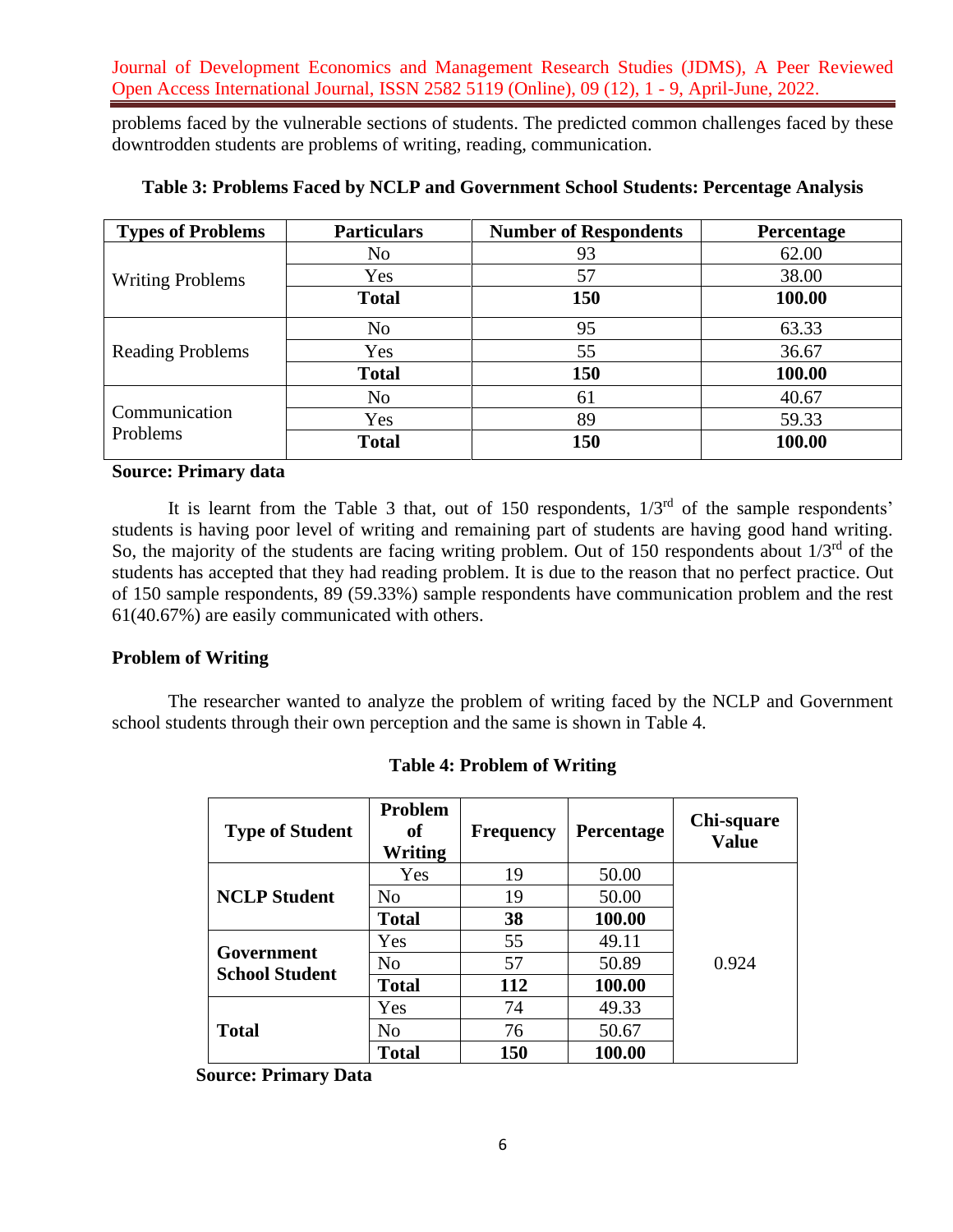As far as the problems of the students are concerned, majority of the students are lack in writing skill. It is observed from the research field that, even the students are not capable of writing a sentence without spelling mistakes and the skill of neat handwriting is also disappearing among the students. Hence the researcher attempts to study the perception of the students regarding the problem of writing. As for NCLP school student, exactly a half of the total respondents agreed that they are struggling in writing without errors. The same case is also seen in the Government school student as well. In total, the proportionate of the good and weak in writing is equal in case of the problems in writing among the NCLP and Government school students. The chi-square result shows that there is no significant difference between the NCLP school students and Government school students in case of problems in writing. It reflects that as far as the writing problems of the students are concerned, both the school students are equally weak.

### **Problem of Reading**

The researcher wants to analyse the sample respondents' reading problems. In this regard, the researcher collected the information regarding the reading problems of both NCLP and Government school students and the same are shown in Table 5.

| <b>Type of Student</b>                     | Problem<br>of<br><b>Reading</b> | <b>Frequency</b> | <b>Percentage</b> | Chi-<br>square<br><b>Value</b> |
|--------------------------------------------|---------------------------------|------------------|-------------------|--------------------------------|
| <b>NCLP Student</b>                        | Yes                             | 20               | 52.63             |                                |
|                                            | N <sub>0</sub>                  | 18               | 47.37             |                                |
|                                            | <b>Total</b>                    | 38               | 100.00            |                                |
| <b>Government School</b><br><b>Student</b> | Yes                             | 35               | 31.25             |                                |
|                                            | N <sub>o</sub>                  | 77               | 68.75             | 0.018                          |
|                                            | <b>Total</b>                    | 112              | 100.00            |                                |
| <b>Total</b>                               | Yes                             | 55               | 36.67             |                                |
|                                            | N <sub>0</sub>                  | 95               | 63.33             |                                |
|                                            | <b>Total</b>                    | 150              | 100.00            |                                |

### **Table 5: Problem of Reading**

#### **Source: Primary Data**

It can be understood from this Table 5 that the most of the students are good in reading as per their own perception. Moreover, around two-third of the students are good in reading skill in total. In case of Government school students, majority of them are good in reading both Tamil and English. When the NCLP students are taken into account, out of 38 students, nearly 53% of the students are good reading skill and the rest 47% of the students are not good in reading. The chi-square result explains that there is a significant difference between the NCLP school students and Government school students in case of problems in reading. It can be said that the Government school students are somewhat better than NCLP school students in this reading skill.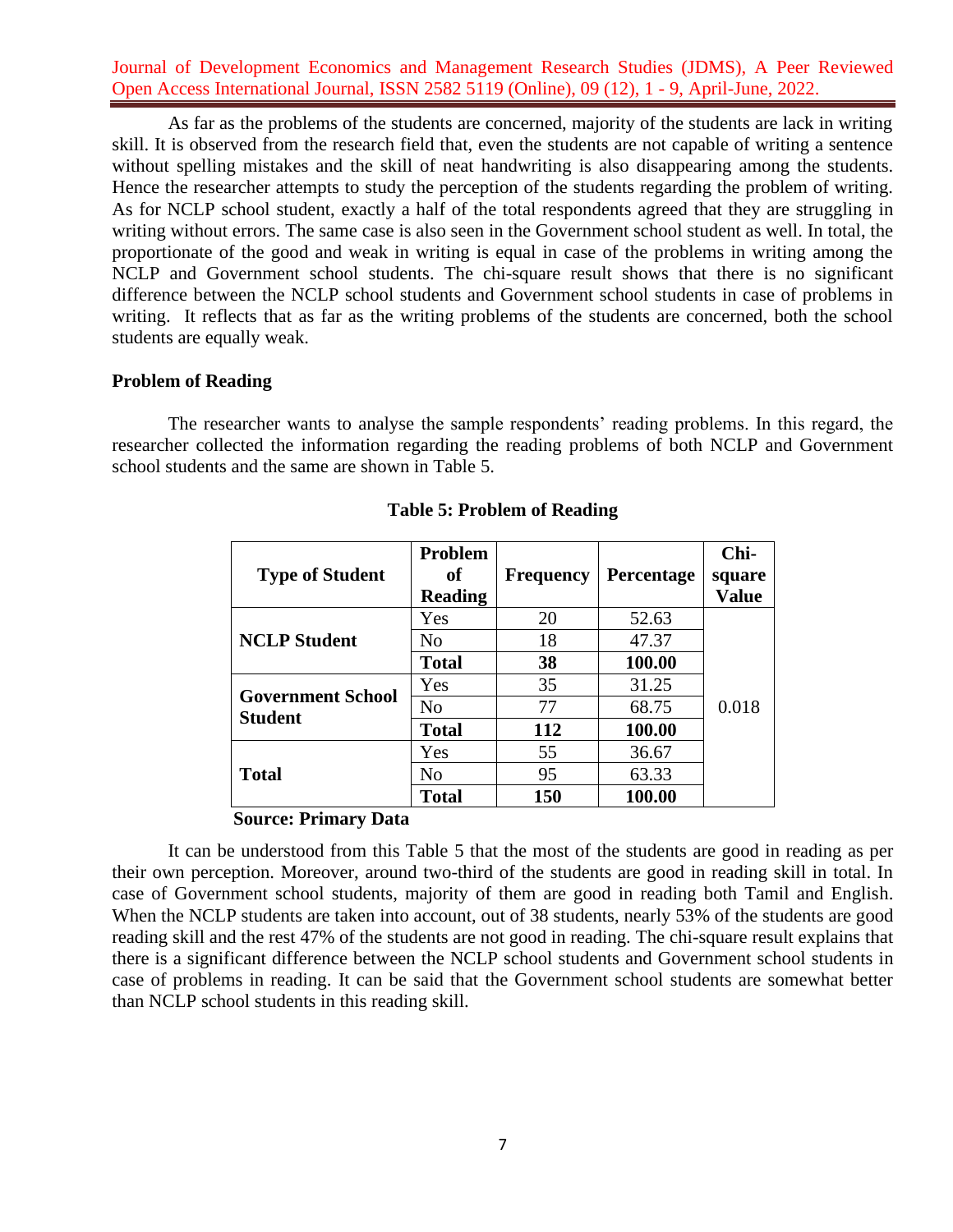# **Problem of Communication**

Table 6 exhibits the problem of communication of the NCLP and Government school students.

| <b>Type of</b><br><b>Student</b>     | <b>Problem of</b><br><b>Communication</b> | <b>Frequency</b> | Percentage | Chi-<br>square<br><b>Value</b> |
|--------------------------------------|-------------------------------------------|------------------|------------|--------------------------------|
| <b>NCLP School</b><br><b>Student</b> | Yes                                       | 23               | 60.00      |                                |
|                                      | N <sub>o</sub>                            | 15               | 40.00      |                                |
|                                      | <b>Total</b>                              | 38               | 100.00     |                                |
| Government<br><b>School Student</b>  | Yes                                       | 66               | 58.92      |                                |
|                                      | N <sub>o</sub>                            | 46               | 41.01      | 0.862                          |
|                                      | <b>Total</b>                              | 112              | 100.00     |                                |
| <b>Total</b>                         | Yes                                       | 89               | 59.33      |                                |
|                                      | N <sub>0</sub>                            | 61               | 40.67      |                                |
|                                      | <b>Total</b>                              | 150              | 100.00     |                                |

**Table 6: Problem of Communication**

 **Source: Primary Data**

The researcher gathered data pertaining to the problem of communication from both NCLP and Government school students. In that, 60% of NCLP students face communication problem and the remaining respondents have good communication skill. Nearly one fourth of the Government school students feel that they have communication problem. In total, nearly 6 in 10 students accepted that they are lagging behind in communication. The chi-square result clearly shows that there is no significant difference between the NCLP school students and Government school students in case of problems in communication. It reflects that both the school students are weak in case of communication skill.

# **Conclusion**

It can be concluded from the study that there are so much of challenges are being faced by the NCLP school students when it is compared to their counterparts in Government school. The socioeconomic characteristics are also pathetic. In fact, even Government school students are considered as weak performers in general while comparing with private school students the status of NCLP students are still under the status of Government school students. As their socio-economic background is poor the residential school system for the NCLP school students could be a solution for improving their student reading writing and communication. Hence, the Government has to spend more to rehabilitate these vulnerable sections of students.

# **References**

- *1.* Smir Kumar, (2019). "Let's Stop Child Labour Project Scheme in India its Impact", JER Journals, vol. 3, Issue. 4, ISSN: 2456 – 8880, pp. 140 – 149.
- *2.* Suman Chauhan (2010) "Child Labour in the World Economy", Educational Publishers and distributors, Vol.02(2), Pp.226-239.